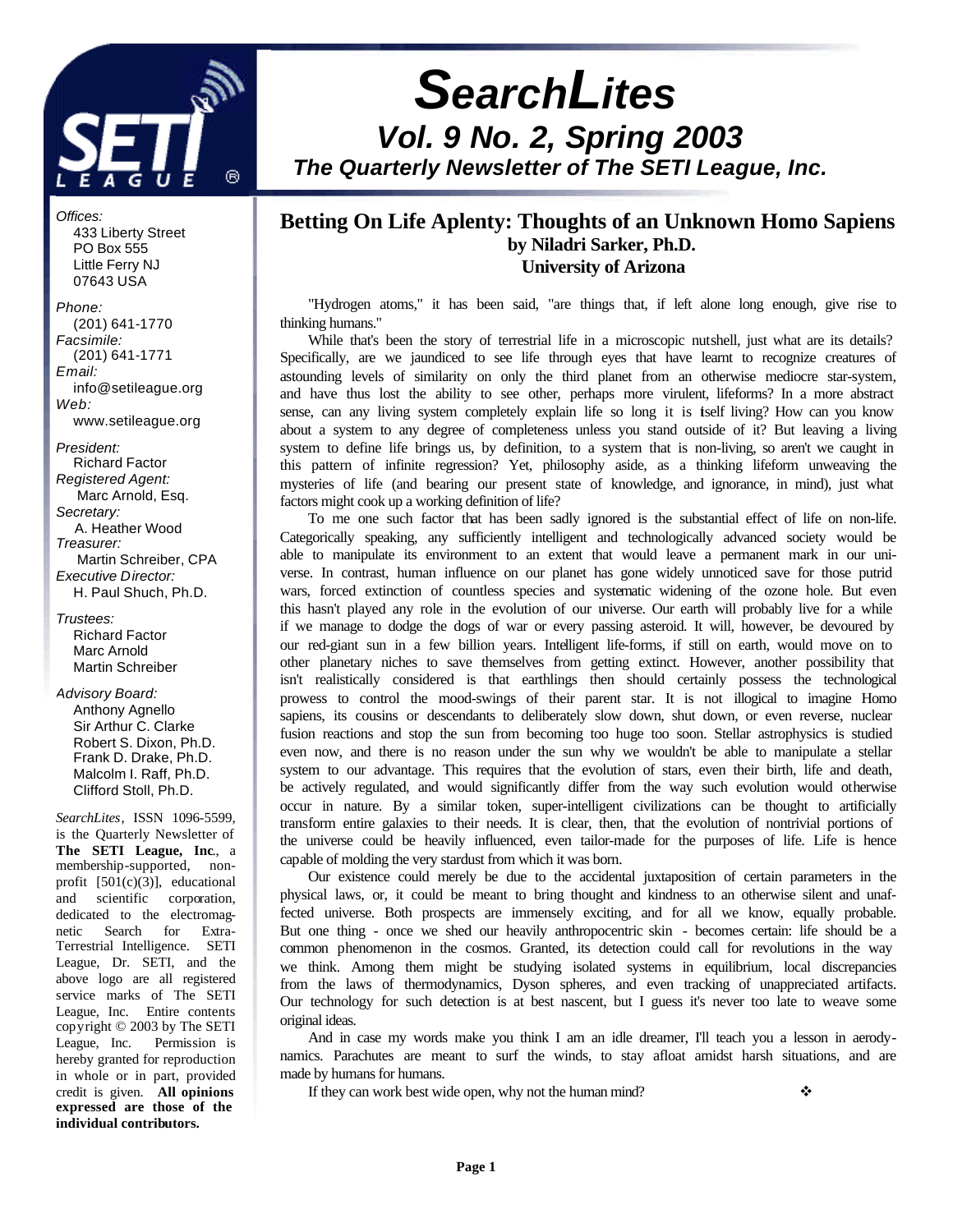# **The Only Game in Town**

## **by H. Paul Shuch, Ph.D., Executive Director**

#### **Abstract:**

*Current SETI technology is hardly recognizable from the perspective of the first experiment some forty years ago. The state of the search forty years hence will be equally remote from today's scientific practice. Even neglecting the profound consequences of contact, SETI as much reflects as it stimulates societal change.*

We were the only game in town -- but not for long. The young radio astronomer was fresh out of grad school. The ink on his diploma was as wet as he was, behind the ears, when he hit upon this ludicrous idea. Why not, Frank Drake figured in 1959, use his employer's radio telescope to search for intelligently generated signals from the stars? Only do so quietly, Drake cautioned himself; this science-fiction search might well be professional suicide. So he set to work, quietly assembling a crude, one-channel listening station, to train on two nearby, sunlike stars.

Then the Cocconi and Morrison article came out. In a brief letter in the scientific journal Nature, the two Cornell professors proposed the very search which Drake was setting out to perform! This is a prime example of what I call the Parenthood Principle: when a great idea is ready to be born, it goes out in search of a parent. Sometimes, it finds more than one. Now Schrodinger's cat was out of the bag, and Drake had to go public. But discretion still ruled the day. Even his first detection, of a classified military aircraft, was of necessity held close to the chest.

Today, SETI science has emerged out of the fringes, into the scientific mainstream. Along the way, we have developed technologies the likes of which the young Drake could scarcely have dreamed. Drake has grayed into the elder statesman of an established scientific discipline. In the past four decades, thousands of humans have conducted hundreds of searches for our cosmic companions, scanning billions of microwave and optical channels and spending millions of dollars in the process. SETI is no longer a four-letter word.

But for all of our efforts, we are today no more successful than Drake had been with that first search at Green Bank.

So why do Drake, and his professional colleagues, and many a dedicated amateur, and your faithful correspondent himself, all continue to hit our heads against the brick wall of SETI silence? Possibly because this is the cheapest lottery ticket, with the highest potential payoff, in humanity's history. What is the worth of that one-in-a-zillion longshot of gaining entry into the cosmic community? The value of Encyplopaedia Galactica is incalculable. Even if we never manage to pry open its cover, the sure knowledge of its existence is enough to shake our species out of its chronic complacency. What's a trifling telescope or two, alongside that kind of payoff? To play is to anticipate defeat; to pass is to demand it.

We can improve our chances for success by redefining SETI. For as presently practiced, SETI is as narrowly focused as the spectral emissions which we hope to intercept. What started off as a search for microwave beacons should be expanded to encompass all signaling technologies which we can conceive, whether or not we can achieve them ourselves at our present level of societal and technical adolescence. Might we some day launch robotic interstellar probes? If so, then we should have an organized strategy for seeking out such probes launched by more advanced societies. Can we imagine the day when we will be capable of great feats of astroengineering? Then our present efforts should include a search for the engineering marvels of our more capable neighbors. Might our own starships someday leave a detectable residue? Then the search for the advanced propulsion signatures of others should be on our agenda. If we can imagine it, then we should be looking for it! For, as Haldane's Law teaches us, the universe is not only queerer than we imagine, it is queerer than we *can* imagine.

It could well be that we are at the midpoint of SETI. If technology continues to advance as it has in the past, forty years from now will likely see another billion-fold increase in search space. And perhaps that's what it's going to take to achieve SETI success. For this field of study offers little to he or she who demands instant gratification. Lest we become discouraged, we should remember that the forty years since Drake's first search constitute a mere eyeblink in human history.

So, where will SETI be in four more decades? Thus far, our technological progress (which SETI both reflects and stimulates) has been exponential. Like the expanding universe hypothesis, we have insufficient data to detect any slowing of that trend. In all likelihood, our receivers will soon span the electromagnetic spectrum, from radio through microwaves into the infrared, across the visible, ultra-violet, X-ray, gamma ray and cosmic ray spectra, all in real time. We are developing technologies today that will enable us to see in all directions at once. Forty years from now we will be scanning farther out in time and space than Drake ever deemed possible. If there are electromagnetically polluting civilizations out there, surely we will have detected their photonic debris by then!

Or, perhaps not. It could well be that a civilizations alvance, they become, by design or chance, effectively invisible. In which case, forty years from now, we'll have arrived at an epiphany: we are not alone, but we might as well be.

And how might such an understanding impact on our view of humanity's place in the cosmos? My guess is that it would send us back to forty years ago, when we were the only game in town.

#### **About the Author:**

A retired engineering professor, H. Paul Shuch is the aerospace engineer credited with designing the world's first commercial home satellite TV receiver. A lifelong radio amateur, Paul has been building his own radio telescopes since shortly after Drake's first search. He has spent the past eight years heading the nonprofit SETI League, an international alliance of over a thousand amateur and professional scientists engaged in circuit design, software development, and grassroots SETI research.

*Prepared for the Future Generations Forum of the* World Future Society; *used here by permission.* v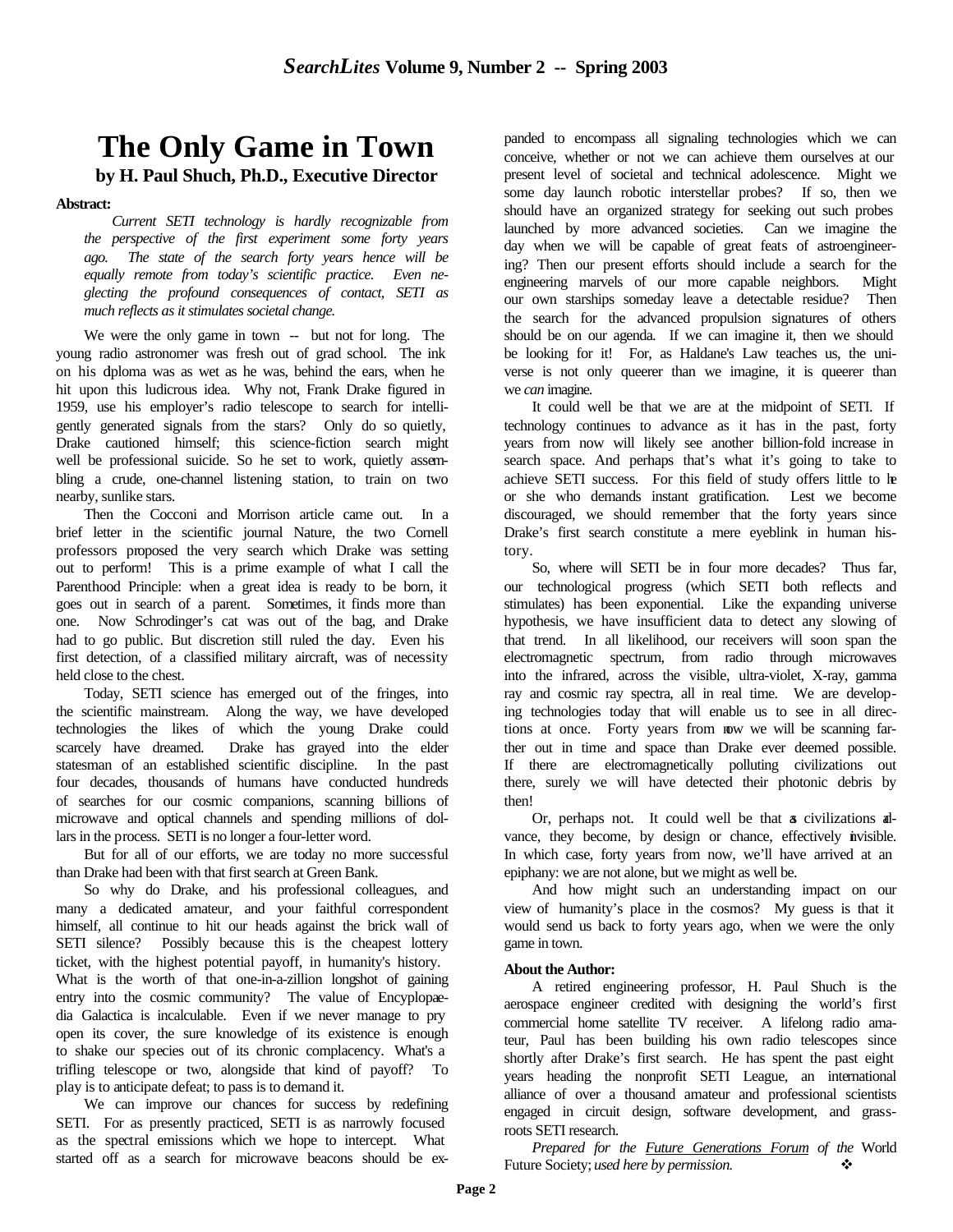

## *SETICon03* **Program**

#### **Friday, 25 April 2003:**

|                                | <b>Armstrong Hall, The College of New Jersey</b> |
|--------------------------------|--------------------------------------------------|
| $9 AM - Noon$                  | Hardware Workshop (prereg. required)             |
| Noon $-2$ PM                   | Registration                                     |
| 1 PM - 2 PM                    | Greetings and Keynote Address                    |
| 2 PM - 5 PM Technical Sessions |                                                  |
| 5 PM - 7 PM Dinner Break       |                                                  |
| <b>Hampton Inn, Yardley PA</b> |                                                  |
| 7 PM - 11 PM Hospitality Suite |                                                  |
| Saturday, 26 April 2003:       |                                                  |
|                                | <b>Armstrong Hall, The College of New Jersey</b> |
| 8 AM - Noon Registration       |                                                  |
| 9 AM - Noon Technical Sessions |                                                  |
| Noon - 2 PM Lunch Break        |                                                  |
| 2 PM - 5 PM Technical Sessions |                                                  |
|                                | <b>Campus Center, The College of New Jersey</b>  |
| 6 PM - 10 PM                   | <b>SETI League Awards Banquet</b>                |
| <b>Hampton Inn, Yardley PA</b> |                                                  |
|                                | 10 PM – Midnight Hospitality Suite               |
| <b>Sunday, 27 April 2003:</b>  |                                                  |
| <b>Hampton Inn, Yardley PA</b> |                                                  |
|                                | 7 AM - 9 AM Volunteer Coordinators Breakfast     |
|                                | Armstrong Hall, The College of New Jersey        |

10 AM – Noon SETI League Annual Meeting

Noon - 1 PM Board of Trustees Meeting  $\bullet$ 

#### **Awards Banquet**

The SETI League's Third Annual Awards Banquet is scheduled for 6 - 10 PM Saturday night, 26 April 2003. Banquet tickets (at \$30 each) are available only in advance. The Banquet, to be held in the Campus Center at The College of New Jersey, will include a guest speaker and door prizes. It will culminate in the presentation of our two annual awards: the Giordano Bruno Memorial Award, The SETI League's highest technical honor, to an individual who has made significant contributions to the art and science of SETI, and the Orville N. Greene Service Award, honoring outstanding service to The SETI League.

Banquet tickets may be ordered at \$30 US per person, when pre-registering for the Conference by 31 March 2003. Dress code is conference casual. As banquet seating is limited, it is unlikely that additional banquet tickets will be available at the door. ❖

## **Conference Proceedings**

Don't miss out Proceedings of SETICon03, one copy of which is included in your registration fee. Additional copies may be purchased at the Symposium, for \$20.00 US apiece, along with a limited number of copies of the 2000 and 2001 Proceedings. *SETICon03* presenters are reminded that a final camera-ready copy of your paper is due at SETI League headquarters by 28 February 2003.

#### **Microwave Circuit Construction Workshop**

New at SETICon this year is a hands-on hardware workshop for those of our members who wish to learn more about constructing microwave circuitry. Under the expert guidance of experienced SETI League members, you will learn about component identification and microstrip assembly techniques, and then build and test your own Low Noise Amplifier.

The \$150 workshop fee (payable in advance) includes your quality LNA kit and all associated tools and components. Attendance is limited, and advance registration is required. Prerequisite: workshop participants must be able to figure out which end of the soldering iron is the handle!

## **Door Prizes Galore!**

Through the kind support of several vendors, the door prize table at the first two SETI League Awards Banquets was filled to overflowing, and nobody went home empty-handed. We hope that present economic conditions will not deter our prize donors from being equally generous this year. Potential prize donors should contact SETI League executive director Dr. H. Paul Shuch at the earliest possible date. He may be reached by email to <drseti@setileague.org>. Prize donors will be acknowledged on The SETI League website, and in a future issue of *SearchLites*. ❖

## **Annual Meeting Announcement**

In accordance with Article IV, Section 1 of our duly approved Bylaws, as amended, the Trustees of The SETI League, Inc. hereby schedule our Ninth Annual Membership Meeting for 10 AM Eastern time on Sunday, April 27, 2003. The 2003 Annual Meeting will be preceded by a two-day SETI League Technical Symposium. Both events will be hosted by the Engineering Department of The College of New Jersey, Ewing Township (Trenton area) NJ.

As attendance by one percent of the League's membership constitutes a quorum, all members in good standing are encouraged to attend the Annual Meeting. The preliminary agenda for annual meetings appears in Article XII of The SETI League Bylaws, and is reproduced on our website.

Per Article IV, Section 3 of our Bylaws, as amended, written notice of this Meeting is being mailed to all members in good standing, not less than ten days nor more than ninety days prior to the meeting date. Members are encouraged to submit additional New Business items for inclusion in the Agenda. Please email proposed agenda items to n6tx@setileague.org, not later than **28 March 2003**.

The annual Board of Trustees Meeting required per Bylaws Article V, Section 3 will immediately follow the Membership Meeting. All SETI League members in good standing are welcome to attend. These meetings are open to all members without charge, and do *not* require Symposium registration. $\mathbf{\dot{v}}$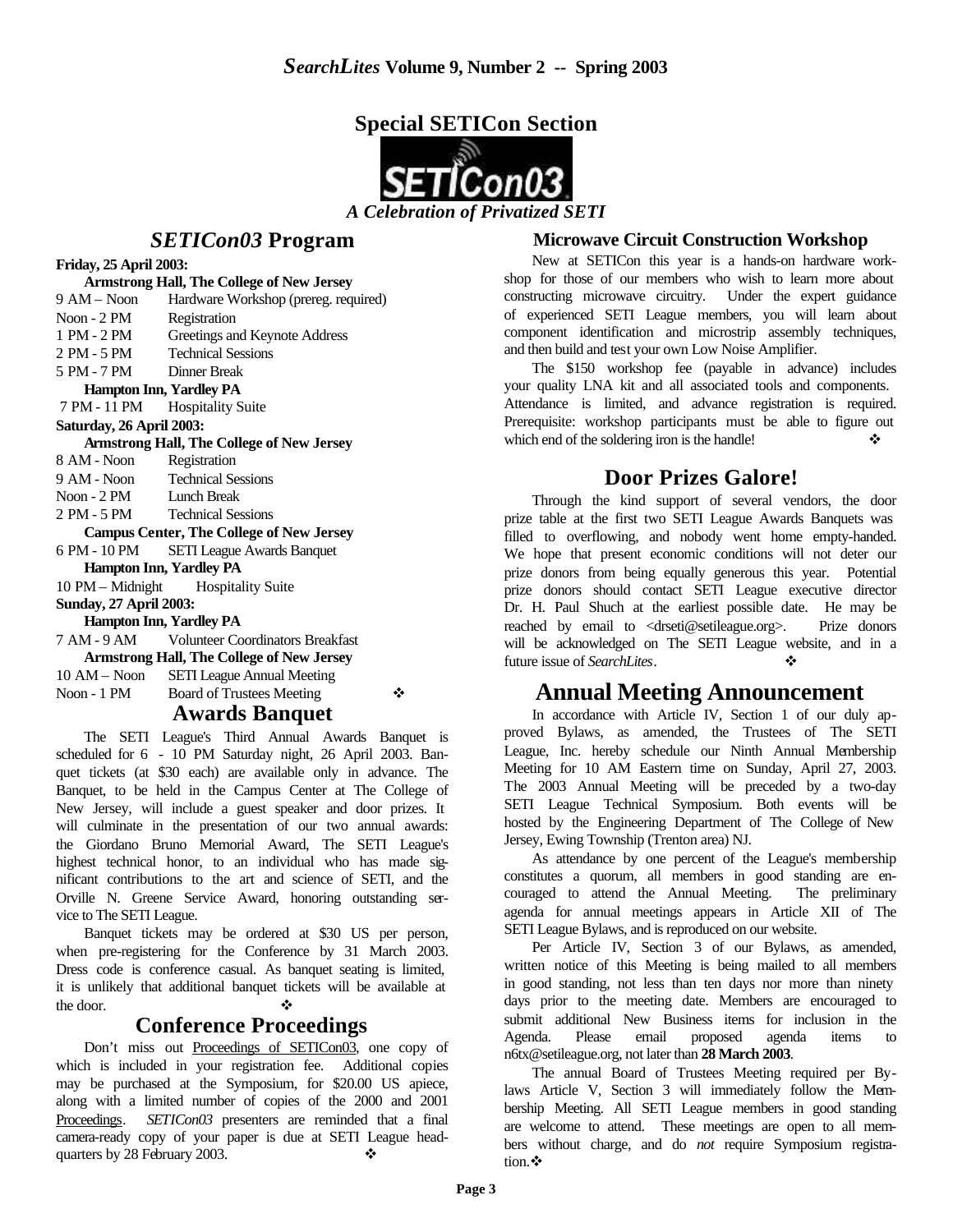

## **Lodging**

The official Conference Hotel is the **Hampton Inn and Suites Newtown**, 1000 Stoney Hill Road, Yardley PA 19067. (Yardley is directly across the Delaware River from Trenton NJ.) Phone: (215) 860-1700. Fax: (215) 860-1771. Evening Hospitality Suites and various other Symposium social functions will also be held at the Hampton Inn. A block of non-smoking rooms is being held for Symposium attendees for Thursday through Saturday nights, at a rate of \$99 per night plus 8% tax. The room rate includes a full buffet breakfast. Check-in time is 3 PM, and checkout time is 12 Noon. Reservations must be made *no later than* **23 March 2003**, directly with the hotel. Be sure to mention "SETI Conference" to secure the quoted room rate. For those desiring more economical lodgings, alternatives in the Trenton, NJ area include:

| Hotel              | Telephone          |   |
|--------------------|--------------------|---|
| Red Roof Inn       | $(609)$ 896-3388   |   |
| Macintosh          | $(609) 896 - 3700$ |   |
| <b>Stage Depot</b> | $(609)$ 466-2000   | ❖ |

#### **Transportation**

*SETICon03* is being held at The College of New Jersey, Ewing NJ (adjacent to the city of Trenton). Trenton NJ is bcated about forty miles Northeast of the Philadelphia International Airport, which is served by numerous domestic and international airlines. Driving time from the airport is approximately one hour. Rental autos are available at the airport, from the following companies:

| <b>Rental Car Agency</b> | Telephone          |
|--------------------------|--------------------|
| Alamo                    | $(800)$ 327-9633   |
| Avis                     | $(800)$ 331-1212   |
| <b>Budget</b>            | $(800)$ 527-0700   |
| Dollar                   | $(800) 800 - 4000$ |
| Enterprise               | $(215)$ 497-9048   |
| <b>Hertz</b>             | $(800) 654 - 3131$ |
| National                 | $(800)$ 227-7368   |
|                          |                    |

Train service to the Trenton area is provided by: Railroad Telephone Amtrak (800) 872-7245 New Jersey Transit (973) 762-5100

Taxi, limousine and shuttle services between the airport, campus, and Conference Hotel are provided by numerous companies, as listed on The SETI League website. Carpooling between the hotel and campus is encouraged. A sign-in board will be provided in the Hampton Inn lobby, for coordination between those offering and those needing rides.  $\mathbf{\hat{P}}$ 

## **Conference Venue**

*SETICon03* is being hosted by The College of New Jersey, Ewing NJ (adjacent to the city of Trenton). The Technical Symposium sessions, Annual Membership Meeting and Board of Trustees Meeting will all be held in the Department of Engineering, Armstrong Hall, 2000 Pennington Road, Ewing NJ 08628 USA. (Armstrong Hall is directly across from the college's Main Entrance from Route 31.) The Awards Banquet will be held in the Campus Center. Parking on campus is available in the lot and Armstrong Parking Garage, directly behind Armstrong Hall. Addition parking is available across the circular drive. All gates will be up in these parking areas, Friday through Sunday.

The evening Hospitality Suites, and possibly other Symposium social functions, will be held at the official Conference Hotel. See the accompanying maps, or The SETI League website, for details.



**Road map to the official** *SETICon03* **Hotel** 



**Road map to The College of New Jersey**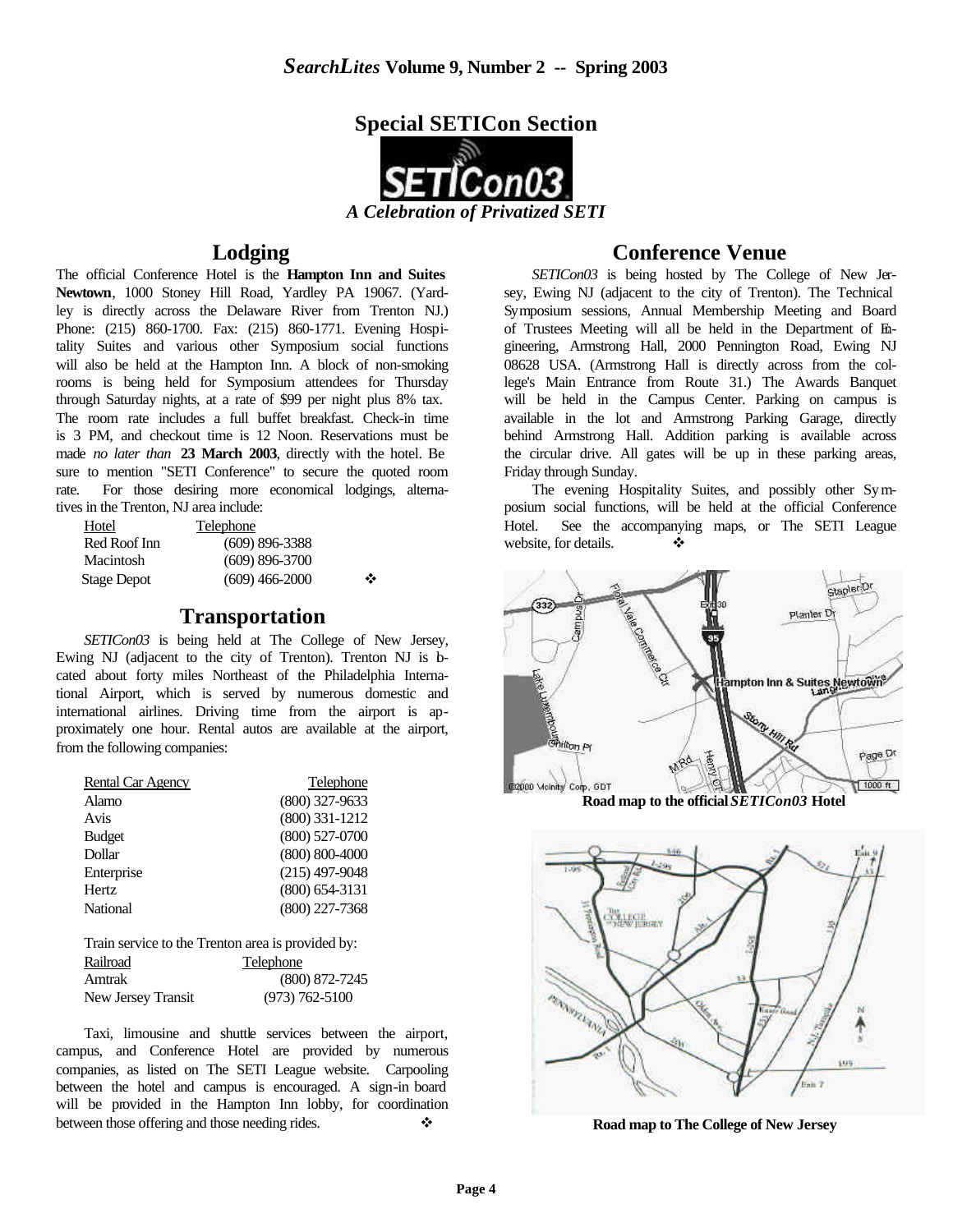# **Driving Directions to** *SETICon03*

#### **From the New York State Thruway:**

Take the New York State Thruway/I-87 South. Take the I-287 South/Route 17 South exit. Merge onto I-287 South. Take the U.S. 202 South/U.S. 206 South exit. Continue on U.S. 202 South. At the Flemington Circle, continue on U.S. 202/31 South. Exit U.S. 202/31 onto Route 31 South (Trenton). Follow Route 31 South until the entrance to The College (about 1.5 miles past the junction of 195, left at the second traffic light).

#### **From Long Island:**

Take the Verrazano Bridge to Staten Island. Stay on 278 West to Goethals Bridge. After crossing the bridge, take first exit for 95 South (NJ Turnpike). Follow directions from NJ Turnpike below.

#### **From the New Jersey Turnpike (Newark International Airport and North):**

Using the New Jersey Turnpike, travel south to exit 7A, Trenton and Shore Points. Follow signs toward Trenton onto I-195 West. Follow signs marked 295/ Princeton/ Camden. Exit at 60B for "I-295 North/ Rt 1/I-95 South/Princeton". Continue on I-295 (becomes I-95 South) to exit 4. Turn left off the exit ramp onto Pennington Road/Route 31 South toward Ewing.

#### **From I-80:**

Take I-80 East to the U.S. 206/Route 183 exit. Keep right at the fork in the ramp. Merge onto U.S. 206. Take the I-287 South ramp toward Somerville (I-78)/Princeton. Merge onto I-287 South. Take the U.S. 202 South/U.S. 206 South exit. Continue on U.S. 202 South. At the Flemington Circle, continue on U.S. 202/31 South. Exit U.S. 202/31 onto Route 31 South (Trenton). Follow Route 31 South .

#### **From New Brunswick:**

Take Route 1 South to I-95 toward Pennsylvania to exit 4. Turn left off the exit ramp onto Pennington Road/Route 31South toward Ewing.

#### **From Asbury Park-Freehold Area:**

Take I-195 West toward Trenton. Follow signs marked 295 Princeton/Camden. Exit at 60B for "I-295 North/Rt 1/I-95 South/Princeton". Continue on I-295 (becomes I-95 South) to exit 4. Turn left off the exit ramp onto Pennington Road/Route 31 South toward Ewing.

#### **From Route 78 (Easton, PA and the West):**

Take Route 78 East into New Jersey. Continue to exit 17 (Route 31 South/Flemington and Trenton). Continue South on Route 31 into the Flemington Circle. Take Route 202/31 South. Exit at Route 31 South (Trenton). Follow Route 31 South.

#### **From Atlantic City:**

Take Atlantic City Expressway West (toward PA). The expressway ends at Route 42. Follow Route 42 North to I-295 North. Continue on I-295 (becomes I-95 South) to exit 4. Turn left off the exit ramp onto Pennington Road/Route 31 South toward Ewing

## **From the PA Turnpike (Pittsburgh and Ohio):**

Take the Pennsylvania Turnpike/I-276 East to the

Philadelphia/U.S. 1 exit. Keep left at the fork in the ramp. Merge onto U.S. 1 North Lincoln Highway. Stay straight to go onto U.S. 1 North. Take the I-95 North exit toward Trenton. Merge onto Delaware Expressway/I-95 North. Proceed into New Jersey. Take exit 4A (Route 31/Pennington Road). Off the exit ramp, you will be traveling south on Route 31.

**From I-95 South (Camden/Delaware/Phil. Int'l Airport):** Using I-95 North, continue into Pennsylvania, through Philadelphia. Continue on I-95 North into New Jersey. Take exit 4A (Route 31/Pennington Road). Off the exit ramp, you will be traveling south on Route 31.

**Once on Route 31 South:** At the second traffic light (about 1.5 miles), make a left into The College entrance.  $\cdot$ 

## **Announcing SETICon03 Featured Speakers**

**Little Ferry, NJ.., January 2003** -- The grassroots SETI League, Inc., nonprofit leaders in the privatized Search for Extra-Terrestrial Intelligence (SETI), is pleased to announce the selection of two distinguished authors as its Keynote Speaker and Awards Banquet Speaker for the upcoming SETICon03 Technical Symposium to be held in April.

 Opening the Symposium on Friday, 25 April 2003 will be British physicist and engineer Dr. Alex Ellery, with his talk titled "A Critique of SETI Science." Ellery's main field of specialization is space robotics, in which he earned his Ph.D. He is also a graduate of the International Space University summer program. His interests include artificial intelligence, astrobiology, evolution, SETI, and self-replicating probes. He is a senior lecturer in Astronautics and Space Engineering at Kingston University in London, UK. The main thrust of his research there is the development of rover/mole mission platforms for astrobiology research on Mars. His work combines his interests in space robotics and astrobiology. He is the author of An Introduction to Space Robotics, a textbook for graduate students. Now he is writing a book on von Neumann probes, called The Tenth Avatar.

 Dr. David Darling will present "Astrobiology and SETI: A Promising New Partnership" at The SETI League's Third Annual Awards Banquet on Saturday night, 26 April 2003. Darling is a British freelance science writer with a Ph.D. in astronomy. His highly-acclaimed book Life Everywhere: The Maverick Science of Astrobiology was published in 2001 by Basic Books. This was preceded by his Extraterrestrial Encyclopedia, an AZ on all aspects of the quest for life in the universe. He is also the author of Deep Time, Equations of Eternity (a New York Times Notable Book of the Year), Soul Search, Zen Physics, and numerous articles. His latest book, published by John Wiley & Sons in December 2002, is The Complete Book of Spaceflight. Since 1999 he has maintained the Astrobiology Central (www.daviddarling.info) website. Dr. Darling lives with his wife and family in rural Minnesota, somewhere near Lake Wobegon.

 For the third year in a row, SETICon is being hosted by The College of New Jersey, Trenton NJ, and co-sponsored by the IEEE Student Chapter and the American Radio Relay League. ◆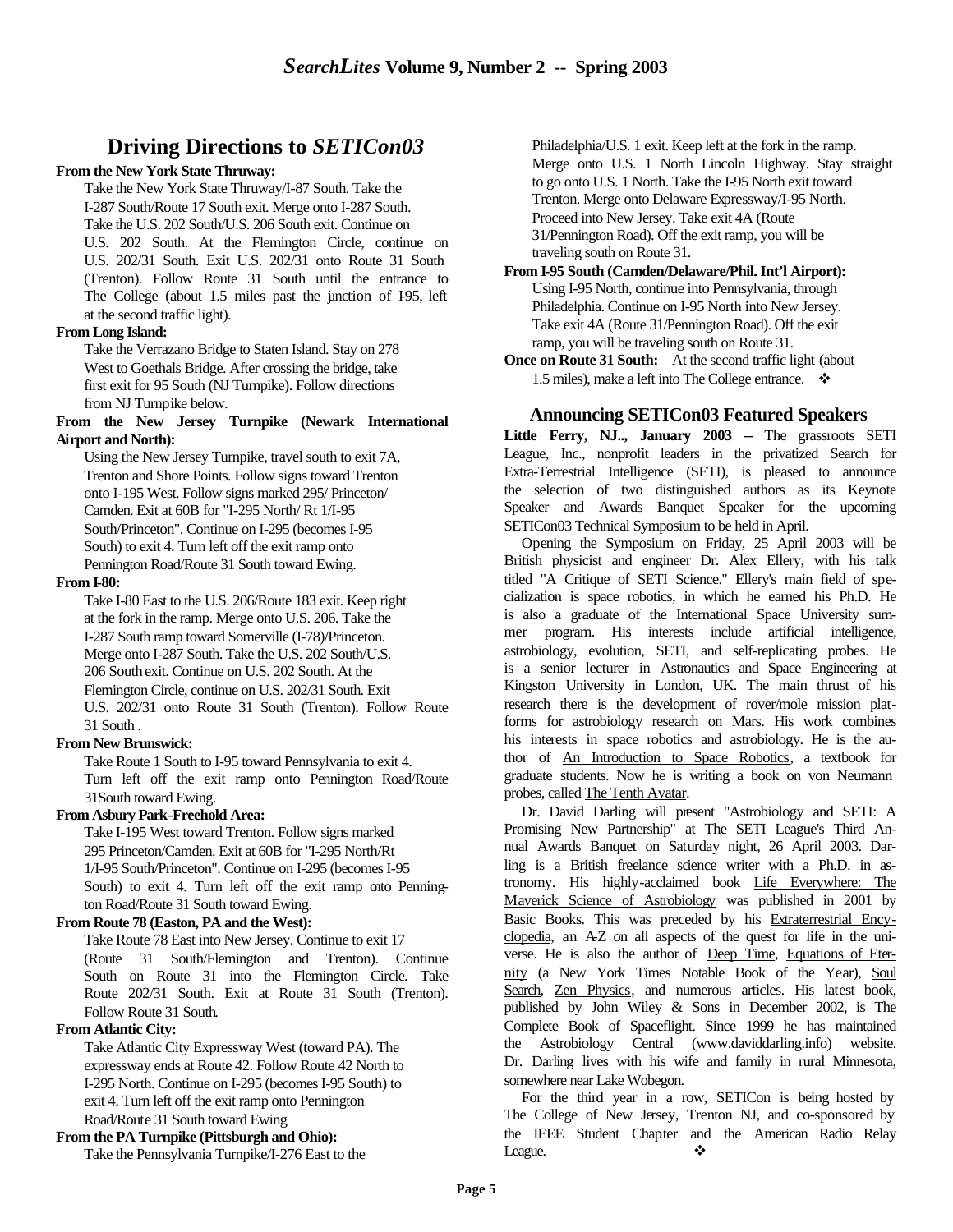

# *SETICon03* **Pre-Registration**

Pre-registration for the SETICon03 Technical Symposium has been set at \$40 US for SETI League members, and \$90 US for non-members, if received by 31 March 2003. Registration fees will increase by \$10 after that date. One copy of the conference Proceedings, admission to the conference Hospitality Suites, and refreshments are included in the registration fee.

Advance registration and payment is required for the  $\varphi$ tional Friday morning Microwave Hardware Construction Workshop. The fee includes all necessary materials, and is non-refundable. Tickets for the Saturday night Awards Banquet must be ordered in advance at \$30 US each, and additional *Proceedings* copies may be purchased at the door for \$20 US. All SETI League members in good standing are welcome to attend Sunday's Annual Membership Meeting, whether registered for the Symposium or not.

Please use the forms on this page to *register for SETI-Con03*, order additional *Proceedings*, purchase Awards Banquet tickets, and remit payment by credit card.

| Please accept my registration for the 2003 SETI League             |  |
|--------------------------------------------------------------------|--|
| Technical Symposium and Annual Membership Meeting,                 |  |
| as follows:                                                        |  |
| (pre-registrations must be received by 31 March 2003)              |  |
| Members pre-registering for SETICon: __________ at \$40 US each    |  |
|                                                                    |  |
|                                                                    |  |
| Additional Proceedings copies: ___________________ at \$20 US each |  |
|                                                                    |  |
| Additional persons attending:                                      |  |
|                                                                    |  |
|                                                                    |  |
|                                                                    |  |
| State or Province:                                                 |  |
|                                                                    |  |
| Country:                                                           |  |

#### **Please fill in the amounts below:**

| Total due for Symposium Registration<br>(at \$40 US for SETI League members, |      |  |
|------------------------------------------------------------------------------|------|--|
| \$90 for non-members):                                                       | S US |  |
| <b>Total due for Banquet Tickets</b><br>$(at $30$ US each):                  | S US |  |
| Total due for Additional Proceedings<br>(at \$20 US each):                   | S US |  |
| Hardware Workshop Registrations<br>$(at $150$ US each):                      | S US |  |
| <b>Additional Contributions:</b>                                             | S US |  |
| <b>Total Payment Remitted:</b>                                               | S US |  |

**Deadline:** Pre-registration and payment are due by **31 March 2003**. After that date, attendees may register at the door for an additional fee of \$10 US per person.

Lodging: Hotel reservations must be made directly with the Conference Hotel, as indicated elsewhere in this issue. Please note that they require reservations by **23 March, 2003**.

## **Pleased to Accept Credit Cards**

 The SETI League invites you to pay your *SETICon03* fees and additional contributions via Visa or MasterCard. Please fill out the form below and return it with any order. We thank you for your ongoing support.

Circle One: Visa / MasterCard Exp. / Card Number: Cardholder: Billing Address: 2002 Total Contribution (US Dollars): Signature: Today's date: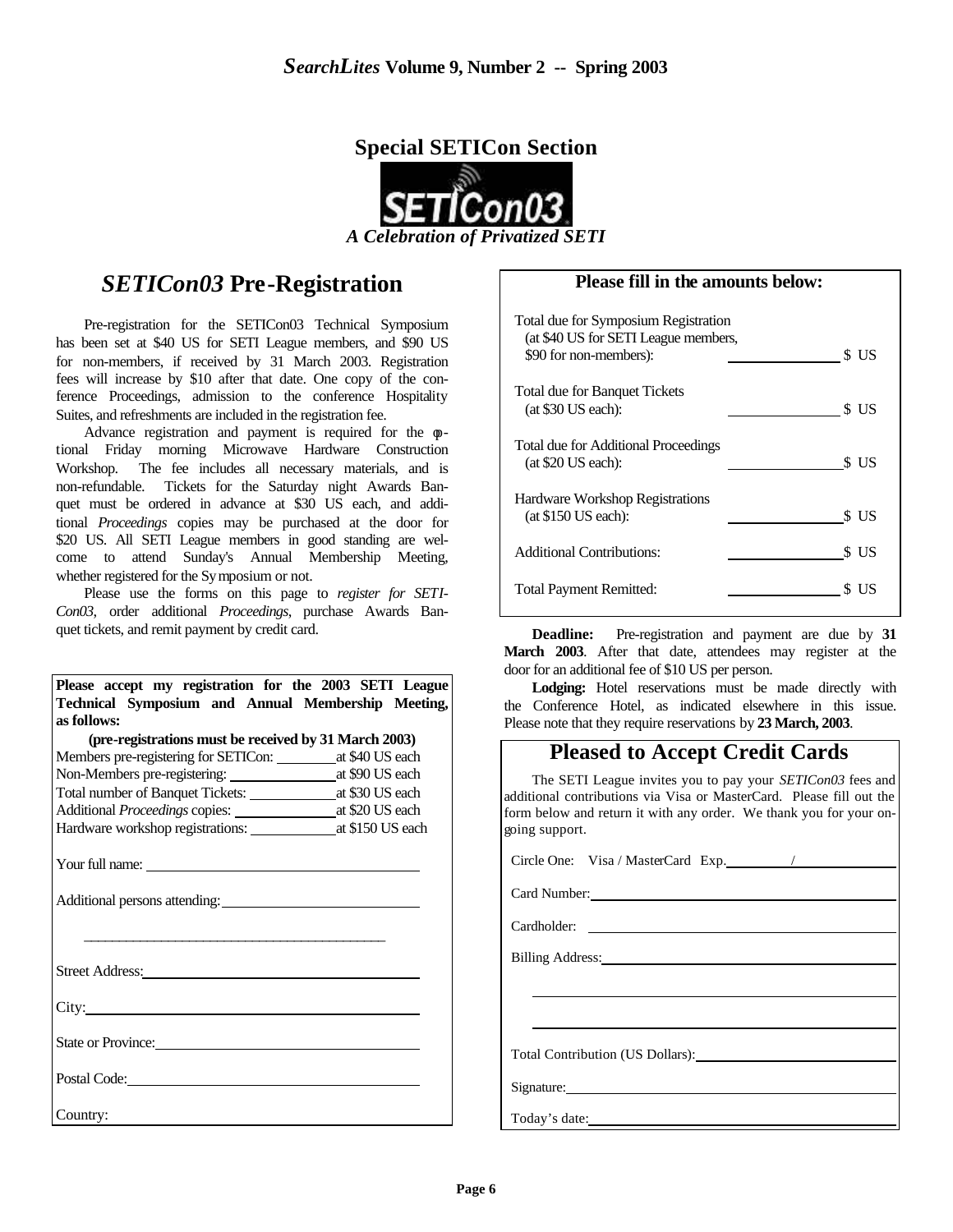## **Event Horizon**

SearchLites' readers are apprised of the following conferences and meetings at which SETI-related information will be presented. League members are invited to check our World Wide Web site (www.setileague.org) under *Event Horizon*, or email to us at info@setileague.org, to obtain further details. Members are also encouraged to send in information about upcoming events of which we may be unaware.

All events listed below are subject to change by the event organizers. Please double-check The SETI League website for latest details.

**February 7 - 9, 2003:** Dr. SETI ® to keynote at *HamCation 2003*, Orlando FL.

**March 21 - 23, 2003:** *Lunacon 2003*, Rye Brook, NY.

**April 19, 2003:** *Fifth Annual SETI League Ham Radio QSO Party*; 14.204, 21.306, and 28.408 MHz.

**April 25 - 26, 2003:** *Southeastern VHF Conf.*, Huntsville AL.

**April 25 - 27, 2003:** *SETICon03 Technical Symposium* and *Annual Membership Meeting* , Ewing NJ.

**May 3 - 4, 2003:** *Trenton Computer Festival*, Edison NJ.

**May 16 - 18, 2003:** *Dayton Hamvention*, Dayton OH.

**May 17, 2003, 0700 hours:** *SETI Breakfast*, Marriott Hotel, Dayton OH.

**May 23 – 26, 2003:** *Balticon 37*, Baltimore MD.

**June 20 - 22, 2003:** *ARRL National Convention and HamCom 2003*, Arlington TX.

**July 13 - 16, 2003:** *SARA Conference*, NRAO Green Bank WV.

**July 24 - 27, 2003:** *Central States VHF Conference*, Tulsa OK.

**August 28 - September 1, 2003:** *Torcon 3* World Science Fiction Convention, Toronto ON Canada.

**September 5 - 7, 2003:** *Third European Radio Astronomy Congress*, Heppenheim Germany.

**September, 2003 (dates TBA):** *UKW-Tagung* 48th VHF Convention, Weinheim Germany.

**September 25 - 28, 2003***Microwave Update*, Seattle WA.

**September 29 - October 3, 2003:** 54th *International Astronautical Congress*, Bremen, Germany.

**October 9 - 12, 2003 (tentative):** *AMSAT Space Symposium*, Toronto Canada.

**December 12 – 14, 2003:** *Philcon '03,* Philadelphia PA.

**April 17, 2004:** *Sixth Annual SETI League Ham Radio QSO Party*; 14.204, 21.306, and 28.408 MHz.

**August 12 - 15, 2004 (tentative):** *SETICon 04* SETI League Technical Symposium and Annual Membership Meeting, in conjunction with the *11th International Ham Radio Moonbounce Conference*, The College of New Jersey, Ewing (Trenton area) NJ.

**September 2 - 6, 2004:** *Noreascon Four* World Science Fiction Convention, Boston MA.

**October 4 - 8, 2004:** 55th *International Astronautical Congress*, Vancouver BC Canada.

**August 4 – 8, 2005:** *Interaction* World Science Fiction Convention, Glasgow, Scotland UK.

*Book Review:*

## **Shockingly Close to the Truth! Confessions of a Grave-Robbing Ufologist by James W. Moseley & Karl T. Pflock Prometheus Books, 2002, ISBN 1-57392-991-3**

Beliefs about UFOs have changed over the years. Greys, Nords, Roswell, Alien Abductions, etc., they all make up the history of the subculture of UFO believers.

James Moseley and Karl Pflock are the editor and contributing editor of a UFO gossip sheet called SAUCER SMEAR. As such, they are in a unique position to give us a look behind the scenes of what has happened and is happening in ufology in this strongly autobiographical book.

Moseley and Pflock take us on an interesting tour of the social history of UFOlogy from the inside. We learn of the people, events, hoaxes, and scandals that have shaped the beliefs about UFOs over the past fifty years, and along the way we also learn quite a bit about the authors, especially Moseley.

Moseley tells us of how he first became interested in UFOs and began collecting information for a book on the subject. As he travels across country, interviewing believers, researchers, and contactees, he becomes fascinated with the people involved in the subculture. A careful observer of people, Moseley tells us his impressions of them. The descriptions are fair, but pull no punches, even when they apply to the authors themselves.

Along the way, we get the inside story on Moseley's involvement in several famous UFO hoaxes including a hilarious description of the faking of a UFO film for his lectures. We find out the real story of the Men In Black™ and how the story grew over time. We also see how no UFO case is ever closed as solved and there will always be "shocking new revelations!"

We also learn about grave-robbing in Peru, along with the other moneymaking endeavors that Moseley engaged in, most of which barely broke even.

All in all, this is a very entertaining book and gives a lot of insight into, and background information about, the UFO stories we've seen over the years. And it is shockingly close to the truth.

*Reviewed by Daniel B. Fox <foxd@indiana.edu>* v

## **Roster Reminder**

The 2003 edition of The SETI League Membership Roster is now available for download from the Members-Only section of our website, at <http://www.setileague.org/members>. All members in good standing are welcome to download the Roster using the User Name and Password you received when last you renewed your SETI League membership. If you have not received your Password, or require a printed copy of the Roster, please contact our Secretary at <heather@setileague.org>, or mail your request to SETI League headquarters along with a stamped, self-addressed envelope.